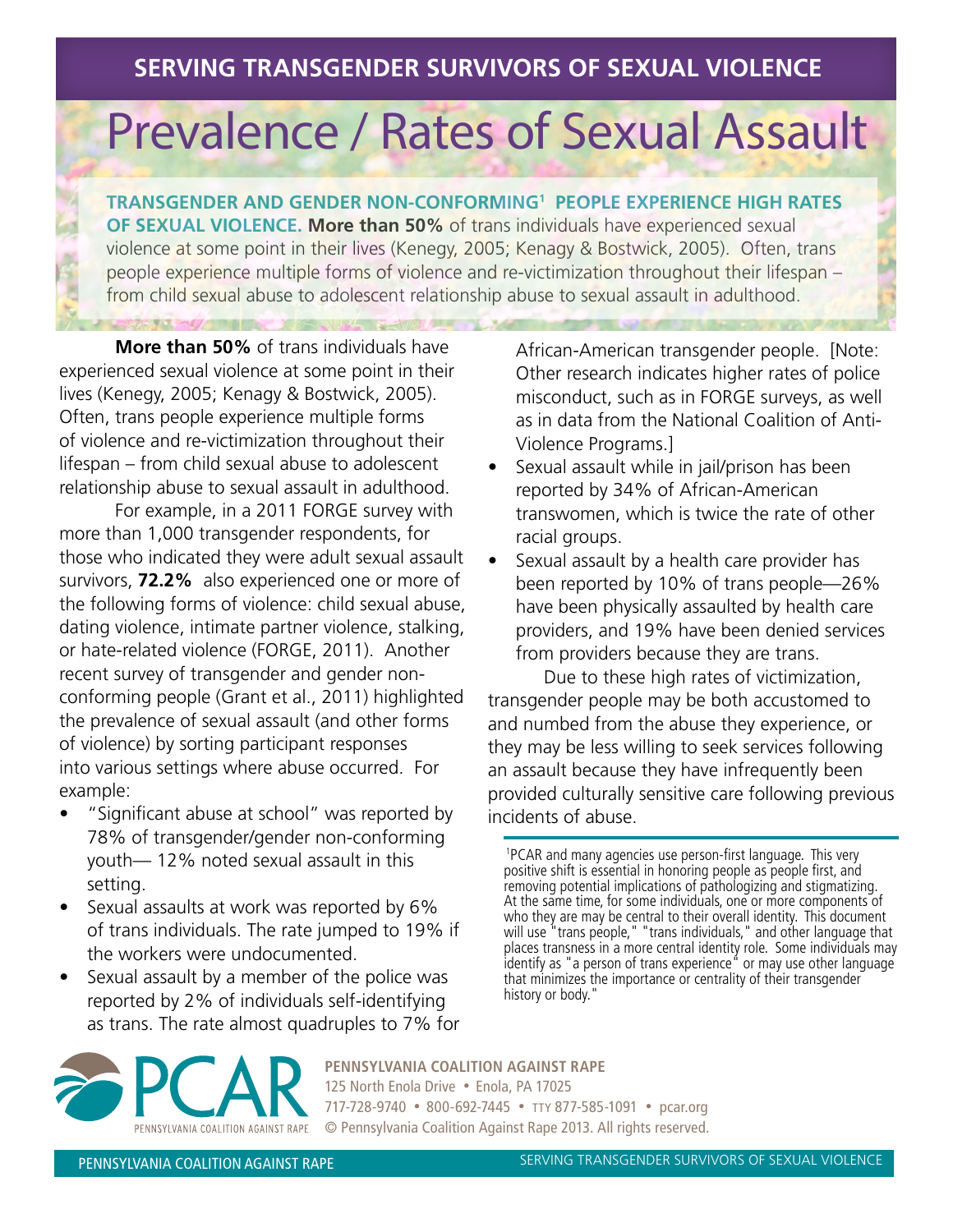## **Lack of services**

Even though the rates of sexual (and other forms of) violence are high, the majority of trans people do not or cannot access services following an assault, including:

- Urgent medical care and/or a forensic exam;
- Reporting to law enforcement;
- Getting the help of an advocate;
- Gaining an order of protection or seeking other legal action;
- Seeking long-term mental health care and healing options.

Many sexual assault services are only available to women– frequently only to nontransgender women. This often means that transgender survivors – transwomen, transmen, genderqueer individuals, and a wide range of other people of trans identities or histories– are unable to receive any services at all.

## **Barriers to services**

When services are not limited to women-only, trans people may not feel comfortable accessing sexual assault services. The most common reasons given for not accessing or being concerned about potentially accessing services were:

- Fear of abuse, hostility, rejection, derision, judgment, discrimination by providers; of being outed; of misconduct by other providers;
- Trans-welcoming/friendly: Will/Does a trans person sense that the environment and attitude are friendly and respectful?;
- Cultural competency: Is an agency informed on how to respectfully treat trans people; do they have policies, paperwork, and procedures that are trans-knowledgeable and inclusive;
- Knowledge and availability of services: Does the trans survivor know about services or are services available? Trans people may



not know what specific services are— such as crime victim compensation— or may lack other significant knowledge that would help them make more informed choices about their care and healing;

- Reputation: Trans communities can be tightly knit and word of one person's negative experience at an agency will likely travel quickly through the community; reputation as a key to determining whether to access a specific agency;
- Woman-focused: Many services are only available for women, or people may presume services are limited by gender based on an agency's name or how services are marketed/ advertised);
- Shame/embarrassment/stigma: In addition to generalized shame and stigma many survivors feel, trans people may feel increased levels of vulnerability and shame during medical exams. Working in the underground economy may also be a cause of these feelings;
- Make things worse: Many trans people fear that seeking help will make things worse by triggering past memories, reminding them of unhelpful past experiences, or forcing them to do something they don't want— such as reporting to the police or having a forensic exam;
- Systemic problems: The legal system often re-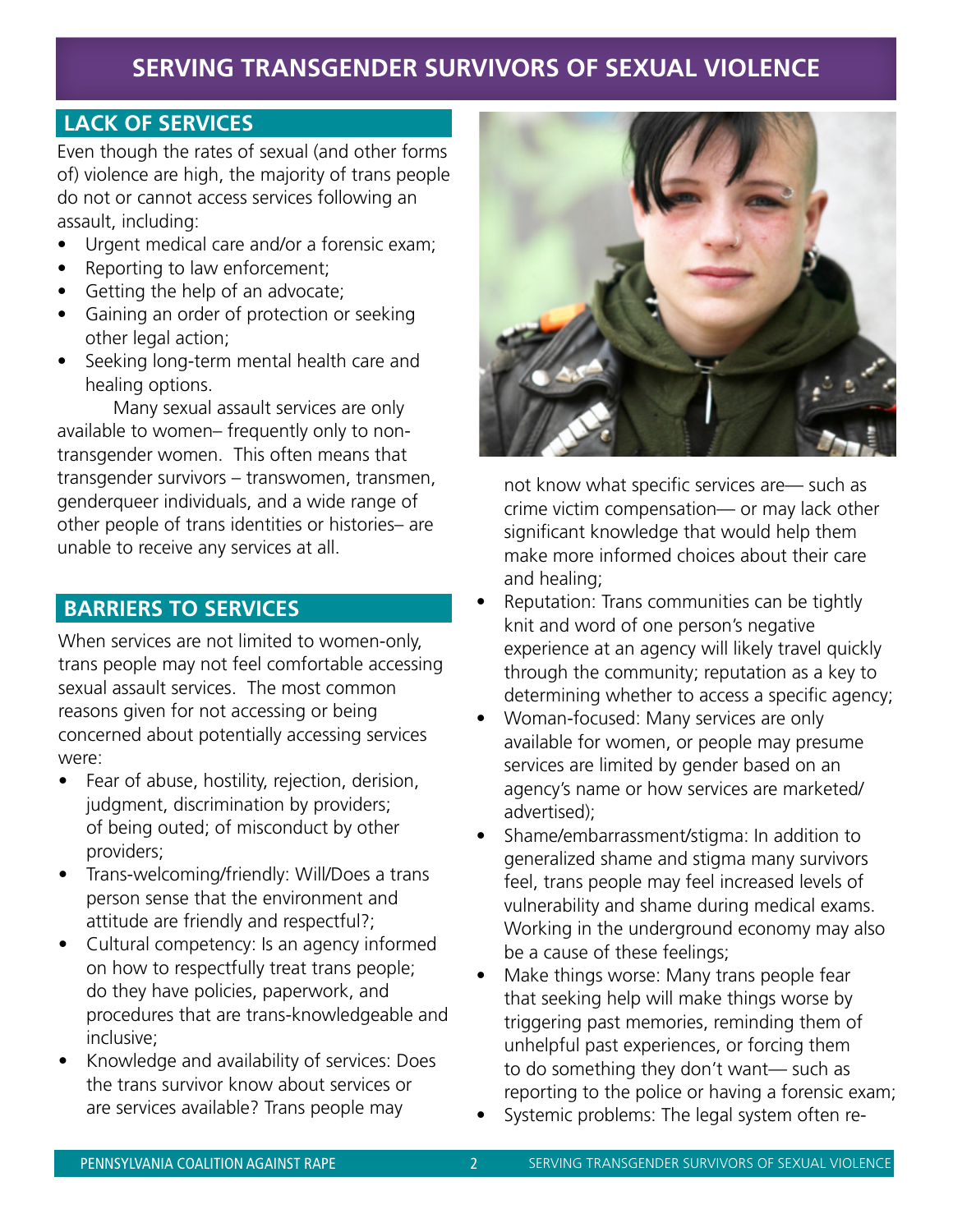

victimizes survivors and there are few successful prosecutions, there is often extensive "hoopjumping" in order to access services, as well as long wait times and misconduct by police and other providers;

• Cost: Many trans people live at or below poverty level and/or do not have health insurance to cover the cost of services. (FORGE, 2011).

 Due to employment discrimination and a society that is not embracing of diversity (in many forms), a substantial percentage of trans people are unemployed, underemployed, live on limited incomes, and/or work in the street economy, exchanging sex or drugs for money, food, shelter, or other basic living needs. Since individuals may not have access to dependable housing, food, or other basic needs, some trans survivors of sexual assault may be far more concerned about accessing a meal, or figuring out where they will sleep that night, more so than pursuing a forensic exam or reporting to the police.

Also, since many trans people are living with

limited income and may not have health insurance or other means of paying for medical or mental health services; they may be cautious about seeking any form of post-assault care for fear of not being able to pay for it. Advocates can help assure clients that services are free and/or that the advocate can help them file for victim compensation or other financial support.

### **What do advocates need to know? / What can you do?**

Many trans survivors are hesitant to access services and may be nervous or scared to pursue any support options due to poly-victimization, stigma (both associated with transness and sexual assault), and prior experiences of transphobia and cultural insensitivity.

 If a survivor does reach your office, it is critical to be clear about what services you can offer and that your intention is to serve them and not turn them away. It is important to explicitly remind trans clients that they can share as much or as little information as they feel comfortable and assure trans survivors of your commitment to their privacy and confidentiality.

One of the first and most important steps in gaining the trust of a survivor is to reflect back language that the trans survivor uses. Following their lead in mirroring their language (about their name, words to identify themselves and others, and their body) will indicate you are listening and respecting their identity. Asking them for their name, pronoun or other language choice is appropriate, especially when you express that you want to 'get it right' and make them feel comfortable.

Keep in mind that survivors are seeking your help to receive services. When you do the job of an advocate, trans survivors will be assured that they do not need to spend their time educating you or addressing your questions of curiosity. That means: Ask only questions that are relevant, necessary, and related to the care and services the client is seeking.